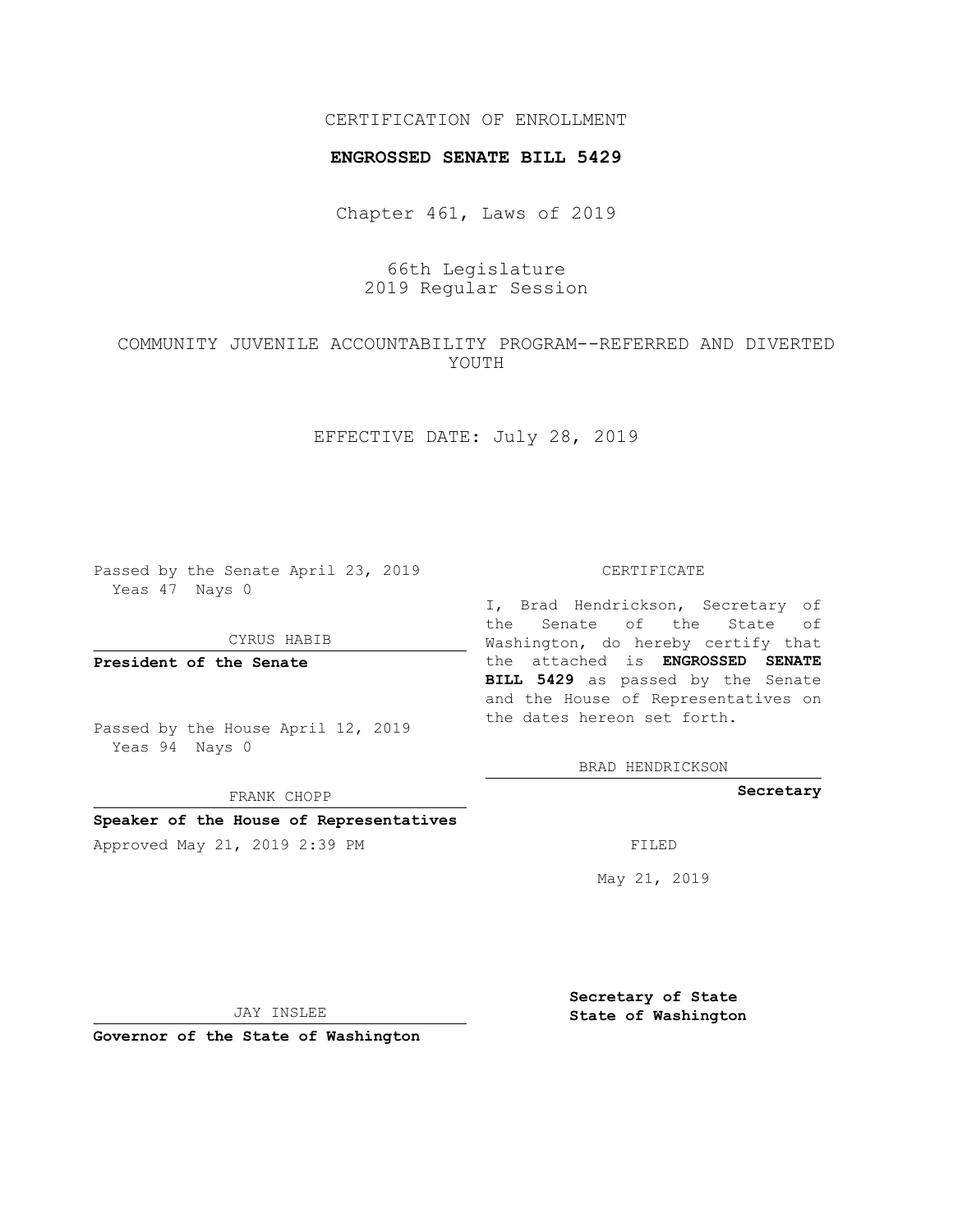### **ENGROSSED SENATE BILL 5429**

AS AMENDED BY THE HOUSE

Passed Legislature - 2019 Regular Session

## **State of Washington 66th Legislature 2019 Regular Session**

**By** Senators Nguyen, Das, Saldaña, Hasegawa, Salomon, Darneille, Wilson, C., Zeiger, Randall, and Kuderer

Read first time 01/21/19. Referred to Committee on Human Services, Reentry & Rehabilitation.

 AN ACT Relating to including referred and diverted youth in establishing community juvenile accountability program guidelines; amending RCW 13.40.510; adding a new section to chapter 13.40 RCW; creating a new section; and providing an expiration date.

5 BE IT ENACTED BY THE LEGISLATURE OF THE STATE OF WASHINGTON:

6 **Sec. 1.** RCW 13.40.510 and 2017 3rd sp.s. c 6 s 621 are each 7 amended to read as follows:

 (1) In order to receive funds under RCW 13.40.500 through 13.40.540, local governments may, through their respective agencies that administer funding for consolidated juvenile services, submit proposals that establish community juvenile accountability programs within their communities. These proposals must be submitted to the 13 department for certification.

14 (2) The proposals must:

15 (a) Demonstrate that the proposals were developed with the input 16 of the local law and justice councils established under RCW 17 72.09.300;

18 (b) Describe how local community groups or members are involved 19 in the implementation of the programs funded under RCW 13.40.500 20 through 13.40.540;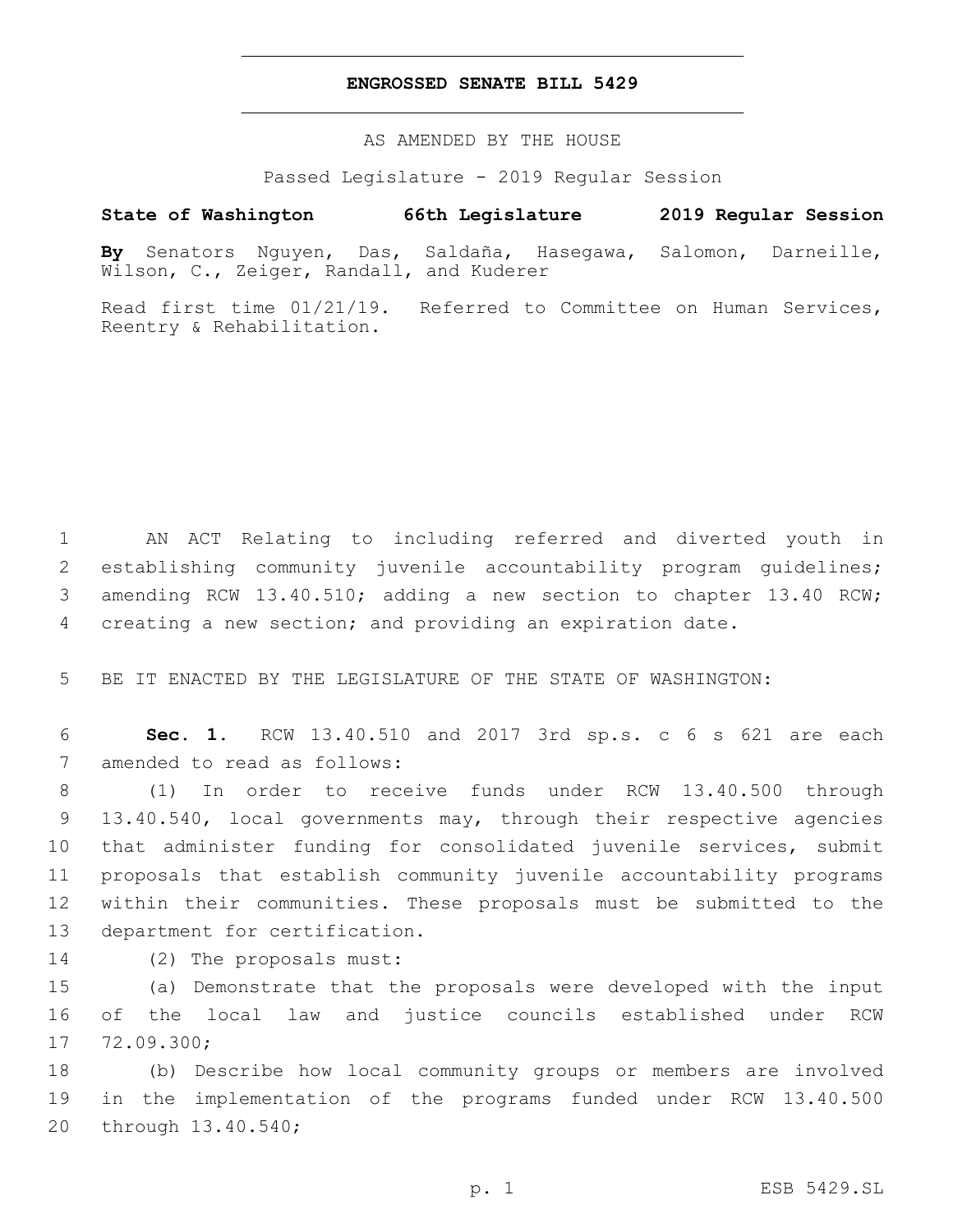(c) Include a description of how the grant funds will contribute to the expected outcomes of the program and the reduction of youth violence and juvenile crime in their community. Data approaches are not required to be replicated if the networks have information that addresses risks in the community for juvenile offenders.

 (3) A local government receiving a grant under this section shall agree that any funds received must be used efficiently to encourage the use of community-based programs that reduce the reliance on secure confinement as the sole means of holding juvenile offenders accountable for their crimes. The local government shall also agree to account for the expenditure of all funds received under the grant and to submit to audits for compliance with the grant criteria 13 developed under RCW 13.40.520.

 (4) The department, in consultation with the Washington association of juvenile court administrators and the state law and justice advisory council, shall establish guidelines for programs that may be funded under RCW 13.40.500 through 13.40.540. The 18 quidelines must:

19 (a) Target referred and diverted ((and)) youth, as well as 20 adjudicated juvenile offenders;

 (b) Include assessment methods to determine services, programs, and intervention strategies most likely to change behaviors and norms 23 of juvenile offenders;

 (c) Provide maximum structured supervision in the community. Programs should use natural surveillance and community guardians such 26 as employers, relatives, teachers, clergy, and community mentors to 27 the greatest extent possible;

 (d) Promote good work ethic values and educational skills and competencies necessary for the juvenile offender to function 30 effectively and positively in the community;

 (e) Maximize the efficient delivery of treatment services aimed at reducing risk factors associated with the commission of juvenile 33 offenses;

 (f) Maximize the reintegration of the juvenile offender into the 35 community upon release from confinement;

 (g) Maximize the juvenile offender's opportunities to make full 37 restitution to the victims and amends to the community;

 (h) Support and encourage increased court discretion in imposing 39 community-based intervention strategies;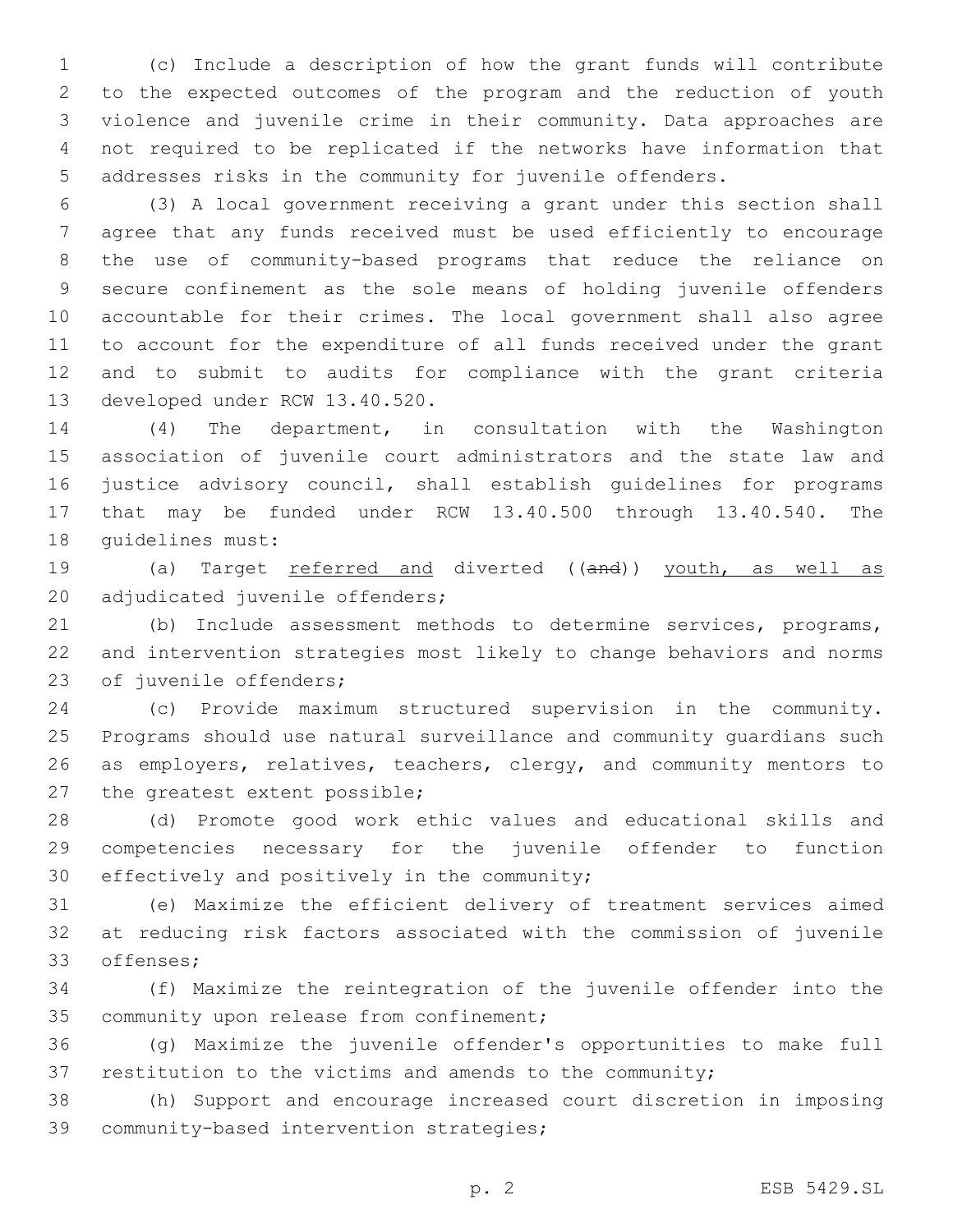(i) Be compatible with research that shows which prevention and early intervention strategies work with juvenile offenders;

 (j) Be outcome-based in that it describes what outcomes will be achieved or what outcomes have already been achieved;

5 (k) Include an evaluation component; and

(l) Recognize the diversity of local needs.6

 (5) The state law and justice advisory council may provide support and technical assistance to local governments for training and education regarding community-based prevention and intervention 10 strategies.

 (6) For purposes of this section and sections 2 and 3 of this 12 act, "referred youth" means a youth who:

 (a) Was contacted by a law enforcement officer and the law enforcement officer has probable cause to believe that he or she has committed a crime;

 (b) Was referred to a program that allows youth to enter before 17 being diverted or charged with a juvenile offense; and

 (c) Would have been diverted or charged with a juvenile offense, 19 if not for the program to which he or she was referred.

 NEW SECTION. **Sec. 2.** A new section is added to chapter 13.40 21 RCW to read as follows:

 (1) The department shall provide, in compliance with RCW 43.01.036, an annual report on December 1st to the appropriate committees of the legislature that includes a county by county description of the youth served by the programs funded under RCW 13.40.500 through 13.40.540 including the number of youth in each of those counties who were eligible for programs based on being a 28 referred youth as defined by RCW 13.40.510.

29 (2) This section expires July 1, 2021.

 NEW SECTION. **Sec. 3.** (1) As of the effective date of this section, the block grant oversight committee must implement a stop loss policy when allocating funding under RCW 13.40.510. The stop loss policy must limit the loss in funding for any juvenile court from one year to the next. The block grant oversight committee must establish a minimum base level of funding for juvenile courts with lower numbers of at-risk youth ten years of age and over but under 37 eighteen years of age. The department of children, youth, and families must report, in compliance with RCW 43.01.036, to the